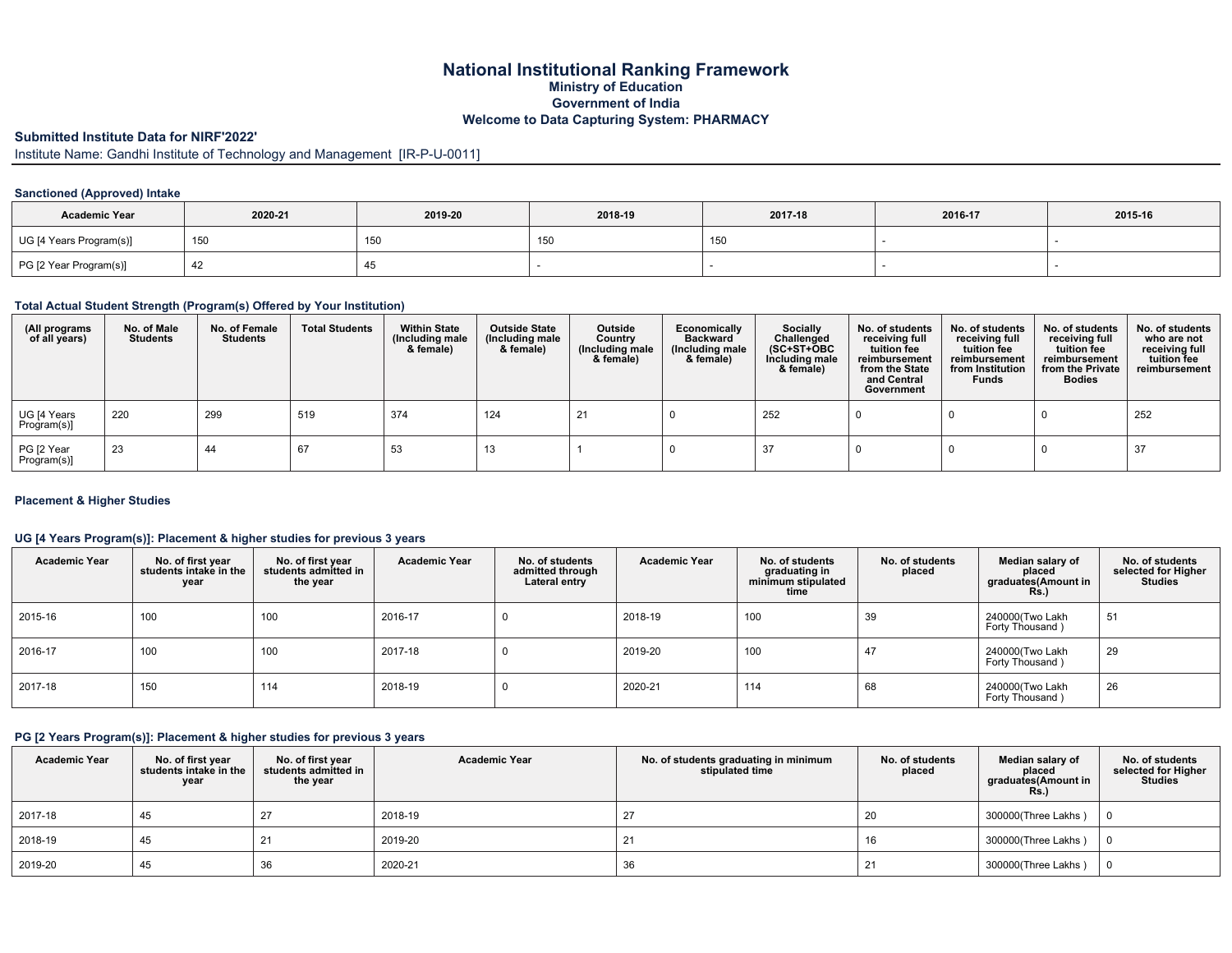#### **Ph.D Student Details**

| Ph.D (Student pursuing doctoral program till 2020-21 Students admitted in the academic year 2020-21 should not be entered here.) |         |         |         |  |  |  |  |
|----------------------------------------------------------------------------------------------------------------------------------|---------|---------|---------|--|--|--|--|
| <b>Total Students</b>                                                                                                            |         |         |         |  |  |  |  |
| Full Time                                                                                                                        |         | 25      |         |  |  |  |  |
| Part Time                                                                                                                        |         | 179     |         |  |  |  |  |
| No. of Ph.D students graduated (including Integrated Ph.D)                                                                       |         |         |         |  |  |  |  |
|                                                                                                                                  | 2020-21 | 2019-20 | 2018-19 |  |  |  |  |
| Full Time                                                                                                                        |         |         |         |  |  |  |  |
| Part Time                                                                                                                        | 10      |         |         |  |  |  |  |

### **Financial Resources: Utilised Amount for the Capital expenditure for previous 3 years**

| <b>Academic Year</b>                                                                                 | 2020-21                                                        | 2019-20                                                                | 2018-19                                                                    |  |  |  |  |  |
|------------------------------------------------------------------------------------------------------|----------------------------------------------------------------|------------------------------------------------------------------------|----------------------------------------------------------------------------|--|--|--|--|--|
|                                                                                                      | <b>Utilised Amount</b>                                         | <b>Utilised Amount</b>                                                 | <b>Utilised Amount</b>                                                     |  |  |  |  |  |
| Annual Capital Expenditure on Academic Activities and Resources (excluding expenditure on buildings) |                                                                |                                                                        |                                                                            |  |  |  |  |  |
| Library                                                                                              | 249632 (TWO LAKH FOURTY NINE THOUSAND SIX THIRTY<br>TWO)       | 656856 (SIX LAKH FIFTY SIX THOUSAND EIGHT FIFTY SIX                    | 242865 (TWO LAKH FORTY TWO THOUSAND EIGHT SIXTY<br>FIVE 1                  |  |  |  |  |  |
| New Equipment for Laboratories                                                                       | 352572 (THREE LAKH FIFTY TWO THOUSAND FIVE<br>SEVENTY TWO)     | 2891708 (TWENTY EIGHT LAKH NINETY ONE THOUSAND<br>SEVEN HUNDRED EIGHT) | 2752428 (TWENTY SEVEN LAKH FIFTY TWO THOUSAND<br>FOUR HUNDREN TWENTY EIGHT |  |  |  |  |  |
| Other expenditure on creation of Capital Assets (excluding<br>expenditure on Land and Building)      | 9946800 (NINETY NINE LAKH FORTY SIX THOUSAND<br>EIGHT HUNDRED) | 6943811 (SIXTY NINE LAKHS FORTY THREE THOUSAND<br>EIGHT ELEVEN)        | 5554564 (FIFTY FIVE LAKHS FIFTY FOUR THOUSAND FIV<br>EHUNDRED SIXTY FOUR ) |  |  |  |  |  |

### **Financial Resources: Utilised Amount for the Operational expenditure for previous 3 years**

| <b>Academic Year</b>                                                                                                                                                                           | 2020-21                                                                                  | 2019-20                                                                                   | 2018-19                                                                                   |  |  |  |  |  |  |
|------------------------------------------------------------------------------------------------------------------------------------------------------------------------------------------------|------------------------------------------------------------------------------------------|-------------------------------------------------------------------------------------------|-------------------------------------------------------------------------------------------|--|--|--|--|--|--|
|                                                                                                                                                                                                | <b>Utilised Amount</b>                                                                   | <b>Utilised Amount</b>                                                                    | <b>Utilised Amount</b>                                                                    |  |  |  |  |  |  |
| <b>Annual Operational Expenditure</b>                                                                                                                                                          |                                                                                          |                                                                                           |                                                                                           |  |  |  |  |  |  |
| Salaries (Teaching and Non Teaching staff)                                                                                                                                                     | 38828132 (THREE CRORE EIGHTY EIGHT LAKH TWENTY<br>EIGHT THOUSAND ONE HUNDRED THIRTY TWO) | 33173803 (THREE CRORE THIRTY ONE LAKH SEVENTY<br>THREE THOUSAND EIGHT HUNDREN AND THREE ) | 27534320 (TWO CRORE SEVENTY FIVE LAKH THIRTY<br>FOUR THOUSAND THREE TWENTY )              |  |  |  |  |  |  |
| Maintenance of Academic Infrastructure or consumables and<br>other running expenditures (excluding maintenance of hostels<br>and allied services rent of the building, depreciation cost, etc) | 69747457 (SIX CRORE NINETY SEVEN LAKH FORTY<br>SEVEN THOUSAND FOUR HUNDRED FIFTY SEVEN)  | 78158234 (SEVEN CRORE EIGHTY ONE LAKH FIFTY EIGHT<br>THOUSAND TWO HUNDRED THIRTY FOUR)    | 79988976 (SEVEN CRORE NINETY NINE LAKH EIGHTY<br>EIGHT THOUSAND NINE HUNDRED SEVENTY SIX) |  |  |  |  |  |  |
| Seminars/Conferences/Workshops                                                                                                                                                                 | 50000 (FIFTY THOUSAND)                                                                   | 69776 (SIXTY NINE THOUSAND SEVEN HUNDRED<br><b>SEVENTY SIX</b> )                          | 45000 (FORTY FIVE THOUSAND)                                                               |  |  |  |  |  |  |

#### **IPR**

| Calendar year            | 2020 | 2019 | 2018 |
|--------------------------|------|------|------|
| No. of Patents Published |      |      |      |
| No. of Patents Granted   |      |      |      |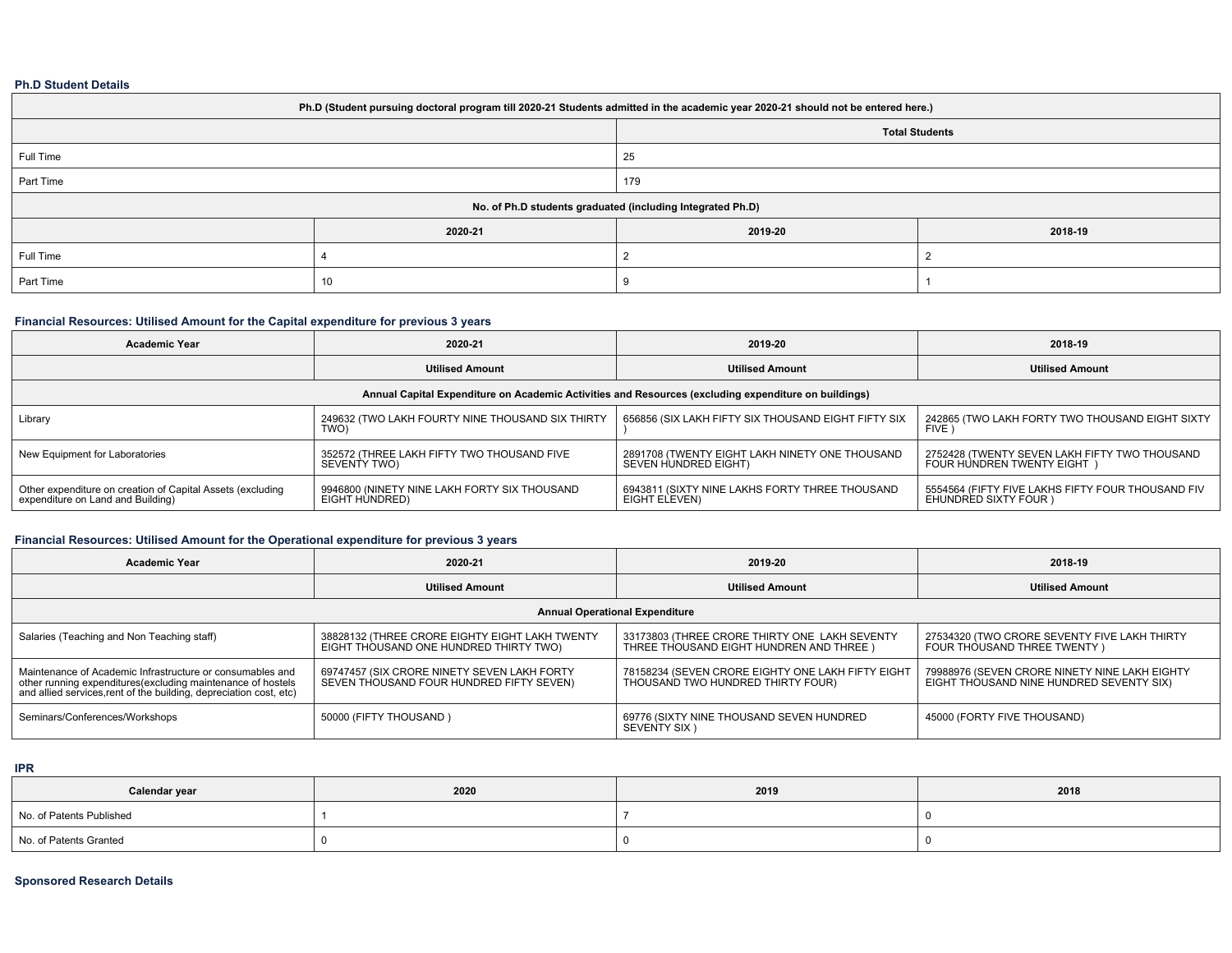| <b>Financial Year</b>                    | 2020-21 | 2019-20 | 2018-19 |  |
|------------------------------------------|---------|---------|---------|--|
| Total no. of Sponsored Projects          |         |         |         |  |
| Total no. of Funding Agencies            |         |         |         |  |
| Total Amount Received (Amount in Rupees) |         |         |         |  |
| Amount Received in Words                 | Zero    | Zero    | Zero    |  |

# **Consultancy Project Details**

| <b>Financial Year</b>                    | 2020-21 | 2019-20 | 2018-19 |  |
|------------------------------------------|---------|---------|---------|--|
| Total no. of Consultancy Projects        |         |         |         |  |
| Total no. of Client Organizations        |         |         |         |  |
| Total Amount Received (Amount in Rupees) |         |         |         |  |
| Amount Received in Words                 | Zero    | Zero    | Zero    |  |

### **PCS Facilities: Facilities of physically challenged students**

| 1. Do your institution buildings have Lifts/Ramps?                                                                                                         | Yes, more than 80% of the buildings |
|------------------------------------------------------------------------------------------------------------------------------------------------------------|-------------------------------------|
| 2. Do your institution have provision for walking aids, including wheelchairs and transportation from one building to another for<br>handicapped students? | Yes                                 |
| 3. Do your institution buildings have specially designed toilets for handicapped students?                                                                 | Yes, more than 80% of the buildings |

# **Faculty Details**

| Srno           | Name                             | Age | Designation                | Gender | Qualification | <b>Experience (In</b><br>Months) | Currently working<br>with institution? | <b>Joining Date</b> | <b>Leaving Date</b>      | <b>Association type</b> |
|----------------|----------------------------------|-----|----------------------------|--------|---------------|----------------------------------|----------------------------------------|---------------------|--------------------------|-------------------------|
|                | L Srinivas                       | 45  | Professor                  | Male   | Ph.D          | 218                              | Yes                                    | 30-04-2010          | --                       | Regular                 |
| $\overline{2}$ | S RAJA                           | 47  | Professor                  | Male   | Ph.D          | 284                              | Yes                                    | 24-06-2011          | $\overline{\phantom{a}}$ | Regular                 |
| 3              | M M Annapurna                    | 53  | Associate Dean             | Female | Ph.D          | 352                              | Yes                                    | 16-03-2011          | $\overline{\phantom{a}}$ | Regular                 |
|                | G V Radha                        | 45  | Associate Professor        | Female | Ph.D          | 173                              | Yes                                    | 28-07-2008          | $- -$                    | Regular                 |
| 5              | Sumanta Mondal                   | 42  | Associate Professor        | Male   | Ph.D          | 186                              | Yes                                    | 28-06-2010          | $- -$                    | Regular                 |
| 6              | K Sunitha                        | 41  | <b>Assistant Professor</b> | Female | Ph.D          | 185                              | Yes                                    | 07-10-2006          | $- -$                    | Regular                 |
|                | G Suhasin                        | 41  | <b>Assistant Professor</b> | Female | Ph.D          | 191                              | Yes                                    | 02-05-2007          | $- -$                    | Regular                 |
| 8              | C Asha Deepti                    | 40  | <b>Assistant Professor</b> | Female | Ph.D          | 176                              | Yes                                    | 20-04-2007          | $\overline{\phantom{a}}$ | Regular                 |
| 9              | G Sowjanya                       | 41  | <b>Assistant Professor</b> | Female | Ph.D          | 171                              | Yes                                    | 06-09-2007          | $\overline{\phantom{a}}$ | Regular                 |
| 10             | Suvendu Kumar<br>Sahoo           | 39  | <b>Assistant Professor</b> | Male   | Ph.D          | 160                              | Yes                                    | 01-09-2008          | --                       | Regular                 |
| 11             | Naresh Panigrahi                 | 36  | <b>Assistant Professor</b> | Male   | Ph.D          | 149                              | Yes                                    | 23-07-2009          | $\hspace{0.05cm}$        | Regular                 |
| 12             | O Prabhakar                      | 38  | <b>Assistant Professor</b> | Male   | Ph.D          | 166                              | Yes                                    | 01-07-2014          | $- -$                    | Regular                 |
| 13             | Annamma Devi<br>Govardhini Sayam | 39  | <b>Assistant Professor</b> | Female | Ph.D          | 120                              | Yes                                    | 24-09-2014          | $\overline{\phantom{a}}$ | Regular                 |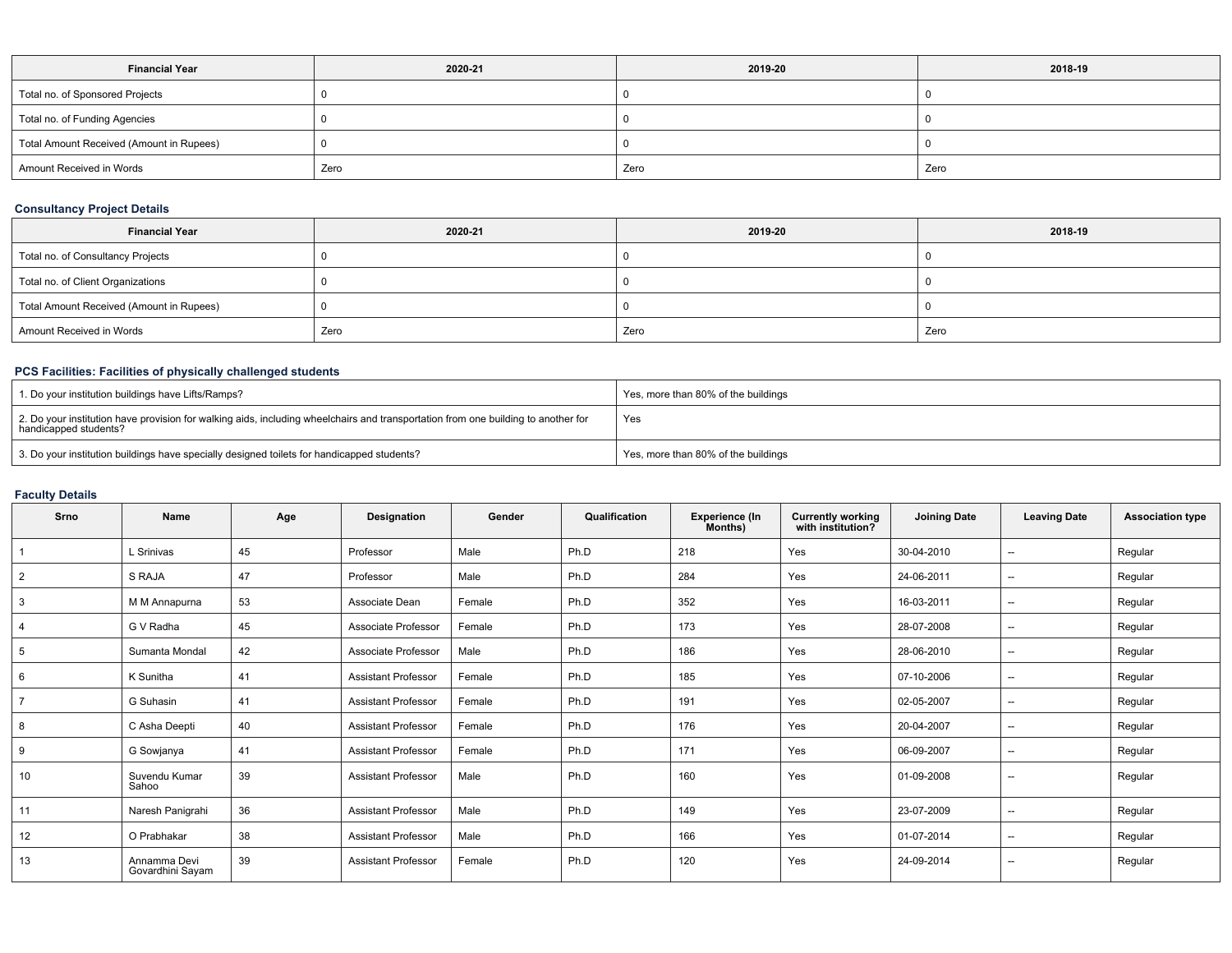| 14 | Santosh Kumar<br>Rada       | 41     | <b>Assistant Professor</b>                          | Male   | Ph.D               | 126 | Yes | 18-06-2015 | --                       | Regular |
|----|-----------------------------|--------|-----------------------------------------------------|--------|--------------------|-----|-----|------------|--------------------------|---------|
| 15 | Ch Naga Kavitha             | 47     | <b>Assistant Professor</b>                          | Male   | Ph.D               | 210 | Yes | 22-06-2015 | --                       | Regular |
| 16 | Revu Baby Nalanda           | 33     | Assistant Professor                                 | Female | Ph.D               | 42  | Yes | 05-08-2020 | --                       | Regular |
| 17 | Janakidevi Sirisolla        | 35     | <b>Assistant Professor</b>                          | Female | Ph.D               | 117 | Yes | 05-08-2020 | $\overline{\phantom{a}}$ | Regular |
| 18 | Prasanthi Boddu             | 34     | <b>Assistant Professor</b>                          | Female | Ph.D               | 50  | Yes | 01-07-2021 | $\overline{\phantom{a}}$ | Regular |
| 19 | Poduri Rama Rao             | 66     | Dean / Principal /<br>Director / Vice<br>Chancellor | Male   | Ph.D               | 468 | Yes | 24-11-2021 | $\overline{\phantom{a}}$ | Regular |
| 20 | Shiva Kumar G               | 46     | Dean / Principal /<br>Director / Vice<br>Chancellor | Male   | Ph.D               | 304 | Yes | 28-08-2017 | $\overline{\phantom{a}}$ | Regular |
| 21 | Kingston R                  | 39     | Associate Professor                                 | Male   | Ph.D               | 169 | Yes | 01-12-2021 | --                       | Regular |
| 22 | Rangapuram<br>Vasanthi      | 38     | Assistant Professor                                 | Female | Ph.D               | 158 | Yes | 24-07-2017 | --                       | Regular |
| 23 | Rakesh Barik                | 44     | <b>Assistant Professor</b>                          | Male   | Ph.D               | 196 | Yes | 18-08-2017 | $\overline{\phantom{a}}$ | Regular |
| 24 | Sinoy Sugunan               | 37     | <b>Assistant Professor</b>                          | Male   | Ph.D               | 102 | Yes | 20-06-2019 | $\overline{\phantom{a}}$ | Regular |
| 25 | Sampathi Sunitha            | 45     | Assistant Professor                                 | Female | Ph.D               | 232 | Yes | 03-08-2020 | $\overline{\phantom{a}}$ | Regular |
| 26 | Jadala Chetna               | 32     | <b>Assistant Professor</b>                          | Female | Ph.D               | 16  | Yes | 03-08-2020 | $\overline{\phantom{a}}$ | Regular |
| 27 | Donthiboina Kavitha         | 31     | <b>Assistant Professor</b>                          | Female | Ph.D               | 16  | Yes | 03-08-2020 | $\overline{a}$           | Regular |
| 28 | Daravath Bhaskar            | 40     | <b>Assistant Professor</b>                          | Male   | Ph.D               | 164 | Yes | 02-12-2020 | $\overline{\phantom{a}}$ | Regular |
| 29 | Gudimetla Kiranmai          | 38     | <b>Assistant Professor</b>                          | Female | Master of Pharmacy | 149 | Yes | 01-06-2021 | $\overline{\phantom{a}}$ | Regular |
| 30 | Jitendra Patel              | 35     | <b>Assistant Professor</b>                          | Male   | Ph.D               | 148 | Yes | 04-08-2021 | $\overline{\phantom{a}}$ | Regular |
| 31 | Uma Krithika S              | 39     | <b>Assistant Professor</b>                          | Female | Ph.D               | 132 | Yes | 09-08-2021 | --                       | Regular |
| 32 | Matte Kasi<br>Viswanadh     | 40     | <b>Assistant Professor</b>                          | Male   | Ph.D               | 54  | Yes | 21-10-2021 | --                       | Regular |
| 33 | Maddukuri Sravya            | 32     | <b>Assistant Professor</b>                          | Female | Master of Pharmacy | 86  | Yes | 01-11-2021 | $\overline{\phantom{a}}$ | Regular |
| 34 | Pavan Kumar<br>Chintamaneni | 33     | Assistant Professor                                 | Male   | Ph.D               | 72  | Yes | 08-12-2021 | --                       | Regular |
| 35 | S Ganapaty                  | 68     | Dean / Principal /<br>Director / Vice<br>Chancellor | Male   | Ph.D               | 508 | No  | 01-10-2013 | 30-11-2021               | Regular |
| 36 | Partha Sarathi<br>Majee     | 30     | <b>Assistant Professor</b>                          | Male   | MSc(Mathematics)   | 6   | Yes | 22-07-2021 | $\overline{\phantom{0}}$ | Regular |
| 37 | Tulasi Madhuri<br>Thotakura | $37\,$ | Associate Professor                                 | Female | MD(AM)             | 80  | Yes | 15-04-2015 |                          | Regular |
| 38 | Colaco Socorrina            | $44\,$ | Professor                                           | Female | MD(AM)             | 50  | Yes | 16-10-2017 | $\overline{\phantom{a}}$ | Regular |
| 39 | Dr P Jagadeesh              | 45     | Professor                                           | Male   | MD(AM)             | 64  | Yes | 26-04-2016 | --                       | Regular |
| 40 | P Hema Prakash<br>Kumari    | 44     | Professor                                           | Female | MD(AM)             | 169 | Yes | 07-11-2014 | Щ,                       | Regular |
| 41 | V Saritha                   | 42     | Associate Professor                                 | Female | Ph.D               | 179 | Yes | 04-08-2006 | $\overline{\phantom{a}}$ | Regular |